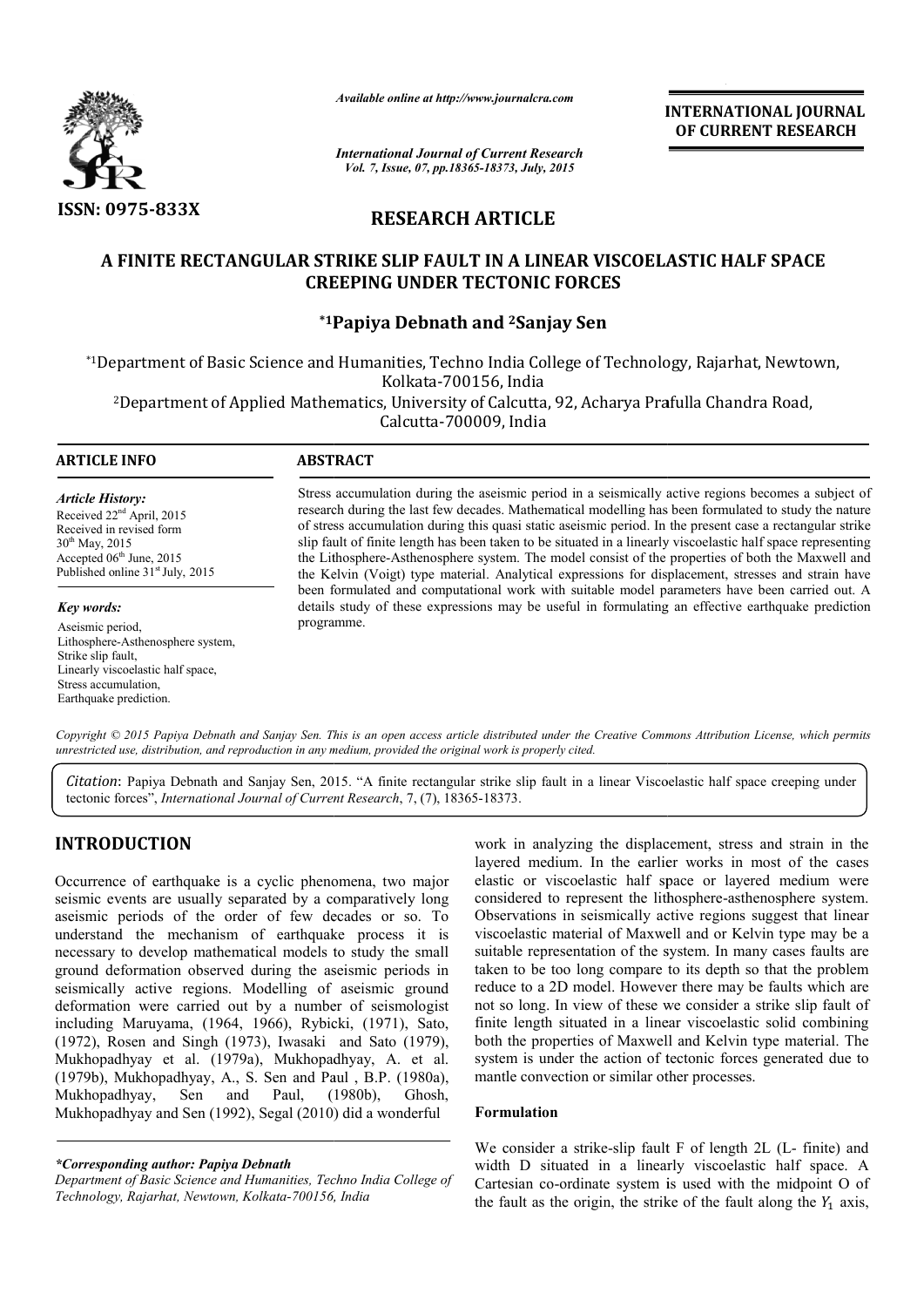$Y_2$  axis perpendicular to the fault and  $Y_3$  axis pointing downwards so that the fault is given by  $F: (-L \le y_1 \le$ L,  $y_2 = 0, 0 \le y_3 \le D$ .



Fig. 1. The fault and the co-ordinate axes

# Constitutive equations (stress-strain relations)

For the linear viscoelastic type medium combining both the properties of Maxwell and Kelvin(Voigt) type materials the constitutive equations have been taken as:

$$
\tau_{11} + \frac{\eta}{\mu} \frac{\partial}{\partial t} (\tau_{11}) = \mu \frac{\partial u}{\partial y_1} + 2\eta \frac{\partial}{\partial t} \left( \frac{\partial u}{\partial y_1} \right) \tag{1.1}
$$

$$
\tau_{12} + \frac{\eta}{\mu} \frac{\partial}{\partial t} (\tau_{12}) = \mu \frac{1}{2} \left( \frac{\partial u}{\partial y_2} + \frac{\partial v}{\partial y_1} \right) \n+ 2\eta \frac{\partial}{\partial t} \frac{1}{2} \left( \frac{\partial u}{\partial y_2} + \frac{\partial v}{\partial y_1} \right)
$$
\n(1.2)

$$
\tau_{13} + \frac{\eta}{\mu} \frac{\partial}{\partial t} (\tau_{13}) = \mu \frac{1}{2} \left( \frac{\partial u}{\partial y_3} + \frac{\partial w}{\partial y_1} \right) + 2\eta \frac{\partial}{\partial t} \frac{1}{2} \left( \frac{\partial u}{\partial y_3} + \frac{\partial w}{\partial y_1} \right)
$$
(1.3)

$$
\tau_{22} + \frac{\eta}{\mu} \frac{\partial}{\partial t} (\tau_{22}) = \mu \frac{\partial v}{\partial y_2} + 2\eta \frac{\partial}{\partial t} \left( \frac{\partial v}{\partial y_2} \right) \quad (1.4)
$$

$$
\tau_{23} + \frac{\eta}{\mu} \frac{\partial}{\partial t} (\tau_{23}) = \mu \frac{1}{2} \left( \frac{\partial v}{\partial y_3} + \frac{\partial w}{\partial y_2} \right) \n+ 2\eta \frac{\partial}{\partial t} \frac{1}{2} \left( \frac{\partial v}{\partial y_3} + \frac{\partial w}{\partial y_2} \right)
$$
\n(1.5)

$$
\tau_{33} + \frac{\eta}{\mu} \frac{\partial}{\partial t} (\tau_{33}) = \mu \frac{\partial w}{\partial y_3} + 2\eta \frac{\partial}{\partial t} \left(\frac{\partial w}{\partial y_3}\right) \tag{1.6}
$$

where  $\eta$  is the effective viscosity and  $\mu$  is the effective rigidity of the material.

#### Stress equation of motion

The stresses satisfy the following equations (assuming quasistatic deformation for which the inertia terms are neglected) and body forces does not change during our consideration.

$$
\frac{\partial}{\partial y_1}(\tau_{11}) + \frac{\partial}{\partial y_2}(\tau_{12}) + \frac{\partial}{\partial y_3}(\tau_{13}) = 0 \tag{2.1}
$$

$$
\frac{\partial}{\partial y_1}(\tau_{21}) + \frac{\partial}{\partial y_2}(\tau_{22}) + \frac{\partial}{\partial y_3}(\tau_{23}) = 0 \tag{2.2}
$$

$$
\frac{\partial}{\partial y_1}(\tau_{31}) + \frac{\partial}{\partial y_2}(\tau_{32}) + \frac{\partial}{\partial y_3}(\tau_{33}) = 0 \tag{2.3}
$$

Where, 
$$
(-\infty < y_1 < \infty, -\infty < y_2 < \infty, y_3 \ge 0, t \ge 0)
$$

#### Boundary conditions

The boundary conditions are taken as, with  $t=0$  representing an instant when the medium is in aseismic state:

$$
\lim_{y_1 \to L^-} \tau_{11}(y_1, y_2, y_3, t)
$$
\n
$$
= \lim_{y_1 \to L^+} \tau_{11}(y_1, y_2, y_3, t) = \tau_L \text{ (say)},
$$
\n
$$
y_2 = 0, 0 \le y_3 \le D, t \ge 0
$$
\n(3.1)

$$
\lim_{y_1 \to -L^-} \tau_{11}(y_1, y_2, y_3, t)
$$
\n
$$
= \lim_{y_1 \to -L^+} \tau_{11}(y_1, y_2, y_3, t) = \tau_L (say),
$$
\n
$$
y_2 = 0, 0 \le y_3 \le D, t \ge 0
$$
\n(3.2)

Assuming that the stresses maintaining a constant value  $\tau_L$  at the tip of the fault along  $Y_1$  axis (the value of this constant stress is likely to be small enough so that no further extension is responsible along the  $Y_1$  axis).

$$
\tau_{12}(y_1, y_2, y_3, t) \rightarrow \tau_\infty \text{ as } |y_2| \rightarrow \infty,
$$
  

$$
-\infty \le y_1 \le \infty, y_3 \ge 0, t \ge 0
$$
 (3.3)

On the free surface

$$
y_3 = 0, (-\infty \le y_1, y_2 \le \infty, \qquad t \ge 0)
$$

$$
\tau_{13}(y_1, y_2, y_3, t) = 0 \tag{3.4}
$$

$$
\tau_{23}(y_1, y_2, y_3, t) = 0 \tag{3.5}
$$

$$
\tau_{33}(y_1, y_2, y_3, t) = 0 \tag{3.6}
$$

Also as 
$$
y_3 \to \infty
$$
,  $(-\infty \le y_1, y_2 \le \infty, t \ge 0)$ 

$$
\tau_{13}(y_1, y_2, y_3, t) = 0 \tag{3.7}
$$

$$
\tau_{23}(y_1, y_2, y_3, t) = 0 \tag{3.8}
$$

$$
\tau_{33}(y_1, y_2, y_3, t) = 0 \tag{3.9}
$$

 $\tau_{22}(y_1, y_2, y_3, t) = 0, \quad \text{as } |y_2| \to \infty,$ 

$$
-\infty \le y_1 \le \infty, y_3 \ge 0, t \ge 0 \tag{3.10}
$$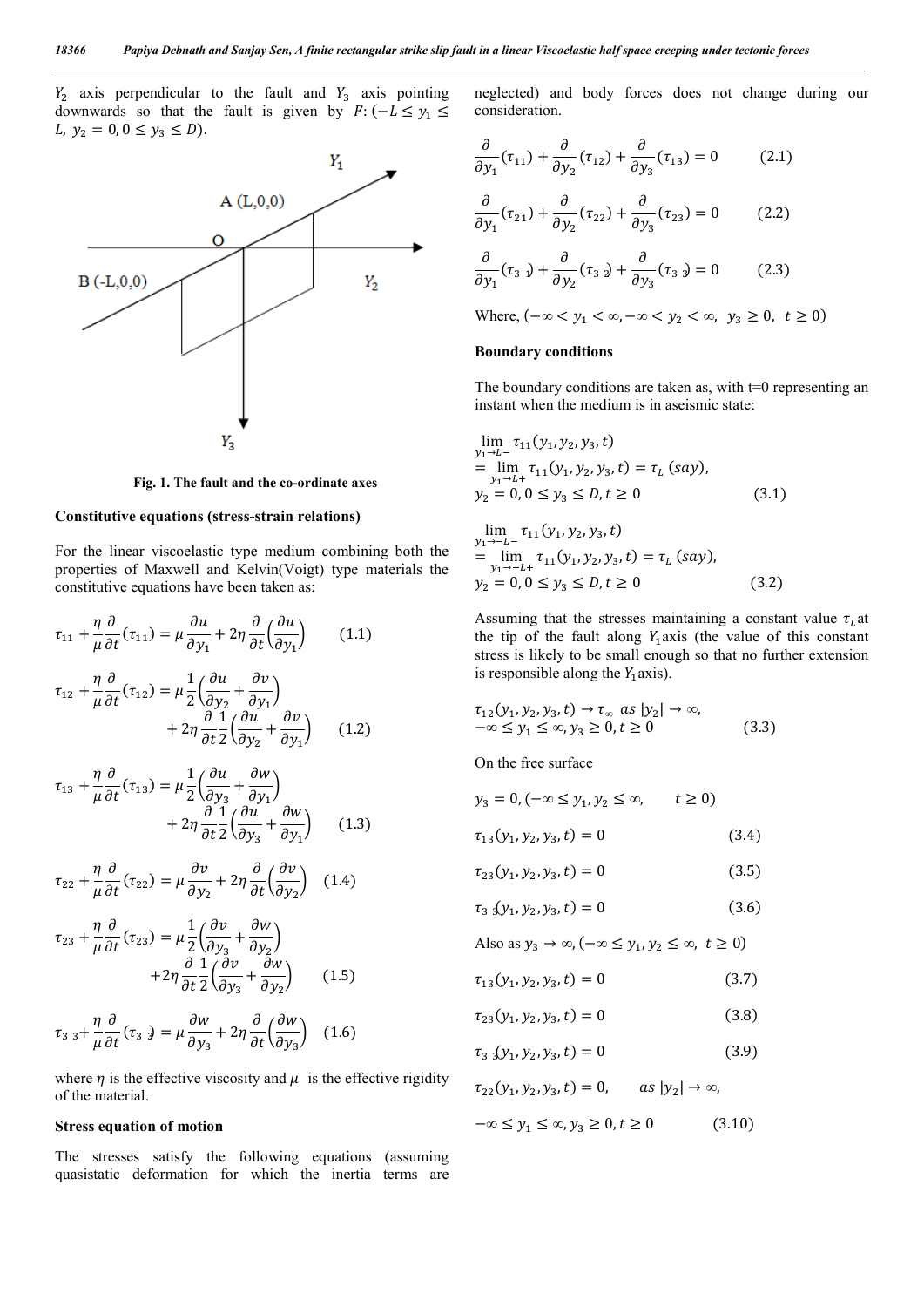(where  $\tau_{\infty}(t)$  is the shear stress maintained by mantle convection and other tectonic phenomena far away from the fault).

#### Initial conditions

Let  $(u)_{0}$ ,  $(v)_{0}$ ,  $(w)_{0}$ ,  $(\tau_{ij})_{0}$ ,  $(e_{ij})_{0}$ ,  $i, j = 1, 2, 3$  are the values of u, v, w,  $\tau_{ij}$ ,  $e_{ij}$  respectively at time t=0. They are functions of  $y_1$ ,  $y_2$ ,  $y_3$  and satisfy the relations (1.1) to (3.10).

# Displacements, Stresses and Strains in the absence of any fault movement

In the absence of any fault movement the displacement and stresses are continuous throughout the model. In order to obtain the expressions for displacement, strain and stresses we take Laplace transform of  $(1.1)$  to  $(3.10)$  with respect to t. The resulting boundary value problem can be solved by taking integral transforms of the constitutive equations and the boundary conditions with respect to t. The solutions obtained are given below. (as shown in Appendix)

$$
u(y_1, y_2, y_3, t) = (u)_{0}e^{-\frac{\mu t}{2\eta}}
$$
  
+
$$
y_1\begin{bmatrix} \tau_L \left(\frac{1}{\mu} - \frac{1}{2\mu} e^{-\frac{\mu t}{2\eta}}\right) - \frac{(\tau_{11})_{0}}{2\mu} e^{-\frac{\mu t}{2\eta}} \\ + \frac{y_2 \tau_{\infty}}{\mu} \left(1 - e^{-\frac{\mu t}{2\eta}}\right) \end{bmatrix}
$$
  

$$
v(y_1, y_2, y_3, t) = (v)_{0}e^{-\frac{\mu t}{2\eta}}
$$
  
+
$$
\frac{y_1 \tau_{\infty}}{\mu} \left(1 - e^{-\frac{\mu t}{2\eta}}\right)
$$
  

$$
w(y_1, y_2, y_3, t) = (w)_{0}e^{-\frac{\mu t}{2\eta}}
$$
  

$$
\tau_{11}(y_1, y_2, y_3, t) = (\tau_{11})_{0}e^{-\frac{\mu t}{\eta}}
$$
  
+
$$
\tau_L \left(1 - e^{-\frac{\mu t}{\eta}}\right)
$$
  

$$
\tau_{12}(y_1, y_2, y_3, t) = (\tau_{12})_{0}e^{-\frac{\mu t}{\eta}}
$$
  
+
$$
\tau_{\infty} \left(1 - e^{-\frac{\mu t}{\eta}}\right)
$$
  

$$
\tau_{13}(y_1, y_2, y_3, t) = (\tau_{13})_{0}e^{-\frac{\mu t}{\eta}}
$$
  

$$
\tau_{23}(y_1, y_2, y_3, t) = (\tau_{23})_{0}e^{-\frac{\mu t}{\eta}}
$$
  

$$
\tau_{33}(y_1, y_2, y_3, t) = (\tau_{33})_{0}e^{-\frac{\mu t}{\eta}}
$$
  

$$
\tau_{33}(y_1, y_2, y_3, t) = (\tau_{33})_{0}e^{-\frac{\mu t}{\eta}}
$$

From the above expressions we find that as  $t \to \infty$ ,  $\tau_{11} \to$  $\tau_L, \tau_{12} \rightarrow \tau_{\infty}$  and all the others stress components  $\tau_{13}, \tau_{22}, \tau_{23}, \tau_{33} \rightarrow 0$ . However the rheological behaviour of the material near the fault F are assumed to be capable of withstanding stress of magnitude  $\tau_c$ , called critical value of the stress where  $\tau_c$  is less than  $\tau_\infty$ . We assume that when the accumulated stress  $\tau_{12}$  near the fault exceeds this critical level after a time, T, say, a creeping movement across F sets in, and thereby releasing the accumulated stress to a value less than  $\tau_c$ . The magnitude of creep is expected to satisfy the following conditions:

(C1) Its value will be maximum near the middle of the fault on the free surface.

(C2) It will gradually decrease to zero at the tips of the fault  $(y_1 = \pm L, y_2 = 0, 0 \le y_3 \le D)$  along its length.

(C3) The magnitude of the creep will decrease with  $y_3$  as we move downwards and ultimately tends to zero near the lower edge of the fault.  $(y_1 = \pm L, y_2 = 0, y_3 = D)$ 

If  $f(y_1, y_3)$  be the creep function, it should satisfy the above conditions. If we assume  $(\tau_{12})_0$ =20 bar,  $\tau_c$ =150 bar, it is found that  $\tau_{12}$  reaches the value  $\tau_c$  in about 59 years (T=59 years). In our subsequent discussions we shall take T to be 59 years. The relevant boundary value problem after commencement of the creeping movement across F,  $t \geq T$  has been described in Appendix.

## Displacements, Stresses and Strains after the commencement of the fault creep

We assume that after a time T, the stress component  $\tau_{12}$  which is the main driving force for the strike-slip motion of the fault, exceeds the critical value  $\tau_c$  and the fault starts creeping characterized by a dislocation across the fault as discussed in Appendix. We solved the resulting boundary value problem by modified Green's function method following Maruyama, (1964, 1966), Rybicki, (1971) and correspondence principle (as shown in Appendix) and get the solutions for displacements, strain and stresses as given in the following equation (5).

$$
u(y_1, y_2, y_3, t) = (u)_0 e^{-\frac{it}{2\eta}}
$$
  
+ $y_1 \left[ \tau_L \left( \frac{1}{\mu} - \frac{1}{2\mu} e^{-\frac{\mu t}{2\eta}} \right) - \frac{(\tau_{11})_0}{2\mu} e^{-\frac{\mu t}{2\eta}} + \frac{y_2 \tau_{\infty}}{\mu} \left( 1 - e^{-\frac{\mu t}{2\eta}} \right) \right]$   
+ $\frac{U(t - T)}{2\pi} H(t - T) \varphi_1(y_1, y_2, y_3)$   
 $v(y_1, y_2, y_3, t) = (v)_0 e^{-\frac{\mu t}{2\eta}} + \frac{y_1 \tau_{\infty}}{\mu} \left( 1 - e^{-\frac{\mu t}{2\eta}} \right)$   
 $w(y_1, y_2, y_3, t) = (w)_0 e^{-\frac{\mu t}{2\eta}}$   
 $\tau_{11}(y_1, y_2, y_3, t) = (\tau_{11})_0 e^{-\frac{\mu t}{\eta}} + \tau_L \left( 1 - e^{-\frac{\mu t}{\eta}} \right)$   
+ $\frac{\mu}{2\pi} H(t - T) \psi_1(y_1, y_2, y_3)$   
 $\left[ \int_0^{t - T} v_1(\tau) d\tau + \int_0^{t - T} v_1(\tau) e^{-\frac{\mu (t - T - \tau)}{\eta}} d\tau \right]$   
 $\tau_{12}(y_1, y_2, y_3, t) = (\tau_{12})_0 e^{-\frac{\mu t}{\eta}} + \tau_{\infty} \left( 1 - e^{-\frac{\mu t}{\eta}} \right)$   
+ $\frac{\mu}{2\pi} H(t - T) \psi_2(y_1, y_2, y_3)$   
 $\left[ \int_0^{t - T} v_1(\tau) d\tau + \int_0^{t - T} v_1(\tau) e^{-\frac{\mu (t - T - \tau)}{\eta}} d\tau \right]$   
 $\tau_{13}(y_1, y_2, y_3, t) = (\tau_{13})_0 e^{-\frac{\mu t}{\eta}}$   
+ $\frac{\mu}{2\pi} H(t - T) \psi_3(y_1, y_2, y_3)$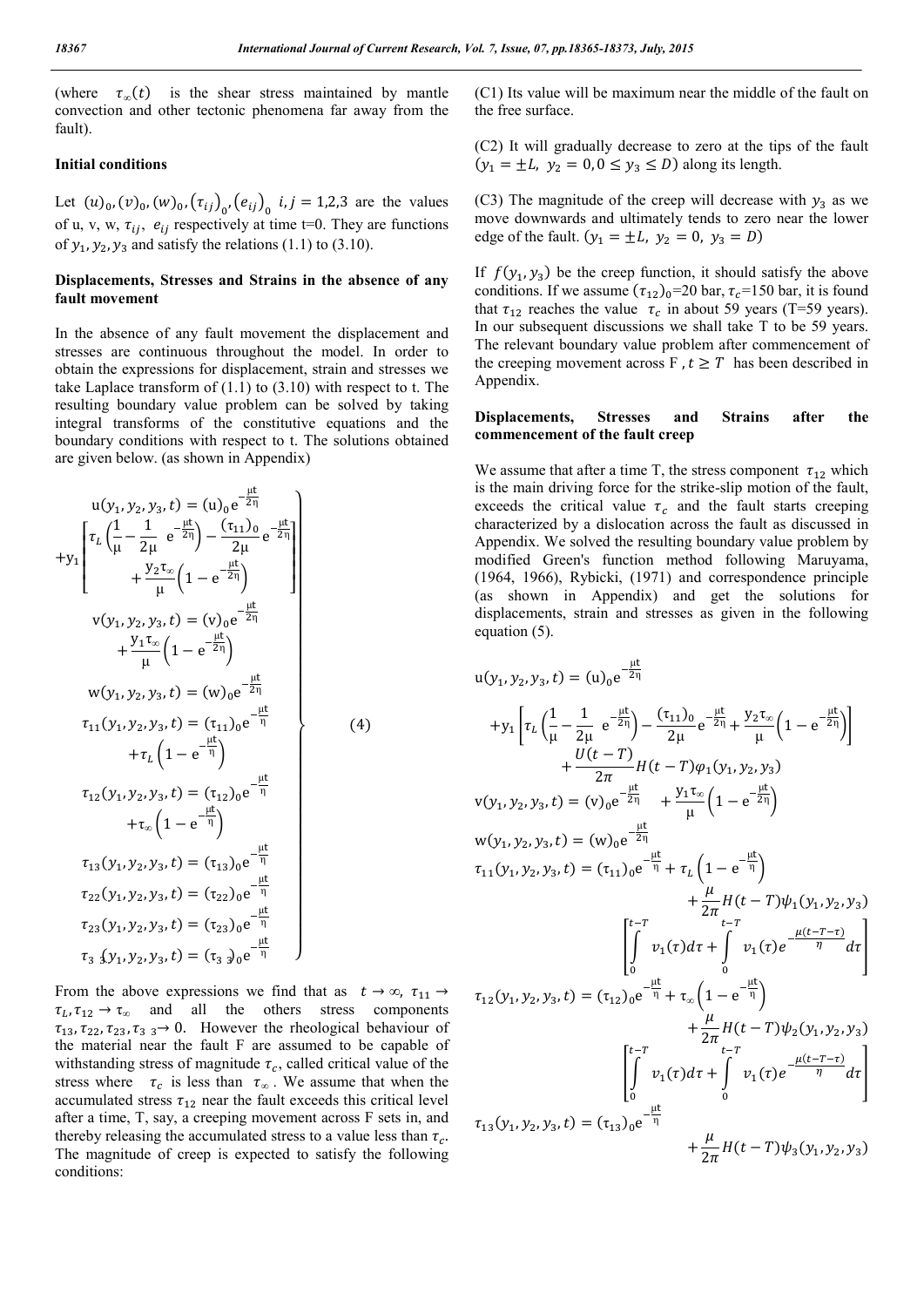$$
\begin{aligned}\n&\left[\int_{0}^{t-T} v_{1}(\tau) d\tau + \int_{0}^{t-T} v_{1}(\tau) e^{-\frac{\mu(t-T-\tau)}{\eta}} d\tau\right] \\
&\tau_{22}(y_{1}, y_{2}, y_{3}, t) = (\tau_{22})_{0} e^{-\frac{\mu t}{\eta}} \\
&\tau_{23}(y_{1}, y_{2}, y_{3}, t) = (\tau_{23})_{0} e^{-\frac{\mu t}{\eta}} \\
&\tau_{33}(y_{1}, y_{2}, y_{3}, t) = (\tau_{33})_{0} e^{-\frac{\mu t}{\eta}} \\
&e_{11}(y_{1}, y_{2}, y_{3}, t) = (e_{11})_{0} e^{-\frac{\mu t}{2\eta}} \\
&+ \left[\tau_{L}\left(\frac{1}{\mu} - \frac{1}{2\mu} e^{-\frac{\mu t}{2\eta}}\right) - \frac{(\tau_{11})_{0}}{2\mu} e^{-\frac{\mu t}{2\eta}}\right] \\
&+ \frac{U(t-T)}{2\pi} H(t-T) \psi_{1}(y_{1}, y_{2}, y_{3}) \\
&e_{12}(y_{1}, y_{2}, y_{3}, t) = (e_{12})_{0} e^{-\frac{\mu t}{2\eta}} + \frac{\tau_{\infty}}{\mu} \left(1 - e^{-\frac{\mu t}{2\eta}}\right) \\
&+ \frac{U(t-T)}{4\pi} H(t-T) \psi_{2}(y_{1}, y_{2}, y_{3})\n\end{aligned}
$$
(5)

Where,

$$
\varphi_{1}(y_{1}, y_{2}, y_{3}) = \int_{-L}^{L} \int_{0}^{D} f(x_{1}, x_{3}) \left[ \frac{y_{2}}{\{(y_{1} - x_{1})^{2} + y_{2}^{2} + (y_{3} - x_{3})^{2}\}^{3/2}} - \frac{y_{2}}{\{(y_{1} + x_{1})^{2} + y_{2}^{2} + (y_{3} - x_{3})^{2}\}^{3/2}} \right] dx_{3} dx_{1}
$$
\n
$$
\psi_{1}(y_{1}, y_{2}, y_{3}) = \int_{-L}^{D} \int_{0}^{3} 3 f(x_{1}, x_{3}) \left[ \frac{y_{2}(y_{1} + x_{1})}{\{(y_{1} + x_{1})^{2} + y_{2}^{2} + (y_{3} - x_{3})^{2}\}^{5/2}} - \frac{y_{2}(y_{1} - x_{1})}{\{(y_{1} - x_{1})^{2} + y_{2}^{2} + (y_{3} - x_{3})^{2}\}^{5/2}} \right] dx_{3} dx_{1}
$$
\n
$$
\psi_{2}(y_{1}, y_{2}, y_{3}) = \int_{-L}^{D} \int_{0}^{D} f(x_{1}, x_{3}) \left[ \frac{(y_{1} - x_{1})^{2} + (y_{3} - x_{3})^{2} - 2y_{2}^{2}}{\{(y_{1} + x_{1})^{2} + (y_{3} - x_{3})^{2} + (y_{3} - x_{3})^{2}\}^{5/2}} - \frac{(y_{1} + x_{1})^{2} + (y_{3} - x_{3})^{2} - 2y_{2}^{2}}{\{(y_{1} + x_{1})^{2} + y_{2}^{2} + (y_{3} - x_{3})^{2}\}^{5/2}} \right] dx_{3} dx_{1}
$$
\n
$$
\psi_{3}(y_{1}, y_{2}, y_{3}) = \int_{-L}^{D} \int_{0}^{D} 3 f(x_{1}, x_{3}) \left[ \frac{y_{2}(y_{3} - x_{3})}{\{(y_{1} + x_{1})^{2} + y_{2}^{2} + (y_{3} - x_{3})^{2}\}^{5/2}} - \frac{y_{2}(y_{3} - x_{3})}{\{(y_{1} - x_{1})^{2} + y_{2}^{2} + (y_{3} - x_{3})^{2}\}^{5/2}} \right] dx
$$

#### Numerical computations

Following Catlhes, (1975) Aki, Richards, (1980) and the recent studies on rheological behaviour of crust and upper mantle by Chift, Lin, Barcktiausen, (2002), Karato, (2010) the values to the model parameters are taken as:

We consider  $f(x_1, x_3)$  to be

$$
f(x_1, x_3) = \left(1 - \frac{x_1^2}{L^2}\right) \left(1 - \frac{3x_3^2}{D^2} + \frac{3x_3^3}{D^3}\right)
$$

$$
\left(\frac{D - x_3}{D}\right)
$$

which satisfies all the conditions (C1) to (C3) stated above.

 $\mu = 3.5 \times 10^{11}$  dyne/sq. cm.,  $\eta = 5 \times 10^{20}$  poise  $D =$  Depth of the fault = 10 km. (noting that the depth of the major earthquake faults are in between 10-15 km. )  $2L =$  Length of the fault = 40 km.,

$$
t_1 = t - T
$$
  
\n $\tau_{\infty} = 200 \text{ bar}$ ,  $(\tau_{11})_0 = 20 \text{ bar}$   
\n $(\tau_{12})_0 = 20 \text{ bar}$ ,  $(\tau_{13})_0 = 20 \text{ bar}$ 

We assume,  $U(t_1) = V \cdot t_1$  where

$$
\frac{d}{dt_1}\big(U(t_1)\big)=V,
$$

The velocity of creep assume to be constant. In our model we take  $v = 0$  cm/year, 1 cm/year, 3 cm/year, 6 cm/year, 10 cm/year.

 $\tau_c = 150$  bar, with this value of  $\tau_c$  we find that T, the time of commencement of fault creep is approximately 58.026 years.

We compute the following quantities:

$$
u(y_1, y_2, y_3, t) - (u)_{0}e^{-\frac{\mu t}{2\eta}}= y_1 \left[ \tau_L \left( \frac{1}{\mu} - \frac{1}{2\mu} e^{-\frac{\mu t}{2\eta}} \right) - \frac{(\tau_{11})_0}{2\mu} e^{-\frac{\mu t}{2\eta}} + \frac{y_2 \tau_{\infty}}{\mu} \left( 1 - e^{-\frac{\mu t}{2\eta}} \right) \right] + \frac{U(t - T)}{2\pi} H(t - T) \varphi_1(y_1, y_2, y_3) = z_1 (y_1, y_2, y_3, t) - (e_{12})_0 e^{-\frac{\mu t}{2\eta}} = \frac{\tau_{\infty}}{\mu} \left( 1 - e^{-\frac{\mu t}{2\eta}} \right) + \frac{U(t - T)}{4\pi} H(t - T) \psi_2(y_1, y_2, y_3) \tau_{11}(y_1, y_2, y_3, t) = (\tau_{11})_0 e^{-\frac{\mu t}{\eta}} + \tau_L \left( 1 - e^{-\frac{\mu t}{\eta}} \right) + \frac{\mu}{2\pi} H(t - T) \psi_1(y_1, y_2, y_3) \left[ \int_{0}^{t - T} v_t - \int_{t - T}^{t - T} v_t \right] = \int_{0}^{\tau_{12}} v_1(\tau) d\tau + \int_{0}^{t} v_1(\tau) e^{-\frac{\mu (t - T - \tau)}{\eta}} d\tau + \tau_{\infty} \left( 1 - e^{-\frac{\mu t}{\eta}} \right) + \frac{\mu}{2\pi} H(t - T) \psi_2(y_1, y_2, y_3) \left[ \int_{0}^{t - T} v_1(\tau) d\tau + \int_{0}^{t - T} v_1(\tau) e^{-\frac{\mu (t - T - \tau)}{\eta}} d\tau \right] \tau_{13}(y_1, y_2, y_3, t) = (\tau_{13})_0 e^{-\frac{\mu t}{\eta}} + \frac{\mu}{2\pi} H(t - T) \psi_3(y_1, y_2, y_3) \left[ \int_{0}^{t - T} v_1(\tau) d\tau + \int_{0}^{t - T} v_1(\tau) e^{-\frac{\mu (t - T - \tau)}{\eta}} d\tau
$$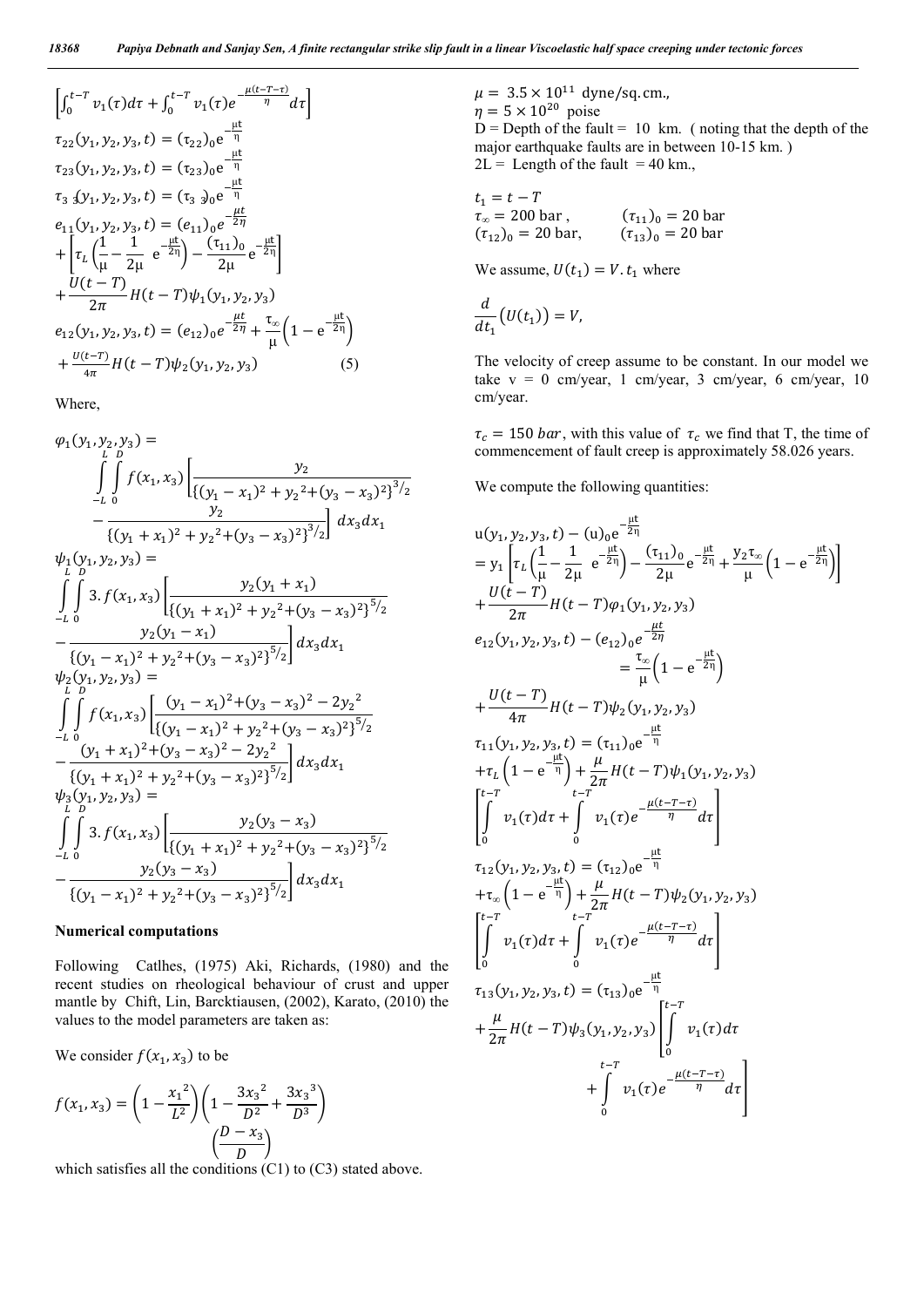# RESULTS AND DISCUSSION

# Displacement on the free surface due to the creeping movement across the fault

Fig. 2 shows the displacement component u on the free surface within the region  $-25 \, km \leq y_1 \leq 25 \, km$ . and  $-10 \, km \leq$  $y_1 \le 10$  km. The positive values of u has been marked by blue colour while the negative value of u has been marked red. From the figure it appears that the positive and negative displacement components have a nature similar to a quadrennial distribution as observed in seismically active regions during an earthquake.



Figure 2. Displacement on the free surface due to the creeping

movement across the fault

In Fig. 3 a contour diagram for the displacement component has been shown.



Figure 3. Contour diagram for displacement on the free surface due to the creeping movement across the fault

# Surface share strain under the action of tectonic forces in the absence of fault movement

In Fig. 4 the accumulation of surface share strain under the action of  $\tau_{\infty}$  against time has been plotted. We find that share strain  $e_{12}$  increases slowly and attain a value of about 2  $\times$ 

 $10^{-4}$  on the average before the commencement of the fault movement which is inconformity with the observational value during the aseismic period. The magnitude of the share strain  $e_{12}$  due to the creeping movement across the fault has been found to be of the order of  $10^{-7}$ /year.



Figure 4. Surface share strain under the action of tectonic forces in the absence of fault movement

## Pattern of stress accumulation/release due to movement of the fault-Normal stress  $\tau_{11}$

From Fig. 5 the stress component is found to be slowly decreasing from its initial value and tend to zero with time if there be no creep across the fault. But a creeping movement across the fault causes a further reduction in the stress component after time T. The magnitude of reduction depends upon the velocity of creep with increasing v the stress decreases further and ultimately becomes negative. For example, when  $v = 1$  cm/year the stress become negative about 36 years after T and when  $v = 10$  cm/year the stress become negative only after 7 years from the commence the creeping movement across the fault.



Figure 5. Pattern of stress accumulation/ release due to movement of the fault-Normal stress  $\tau_{11}$ 

#### Pattern of stress accumulation/release due to movement of the fault-Share stress  $\tau_{13}$ :

From Fig. 6 we find that the share stress  $\tau_{13}$  has a similar feature to that of  $\tau_{11}$ . The stress decreases with time and ultimately becomes negative. But here the rate of decrease is considerably smaller compare to  $\tau_{11}$ . For example,  $v = 1$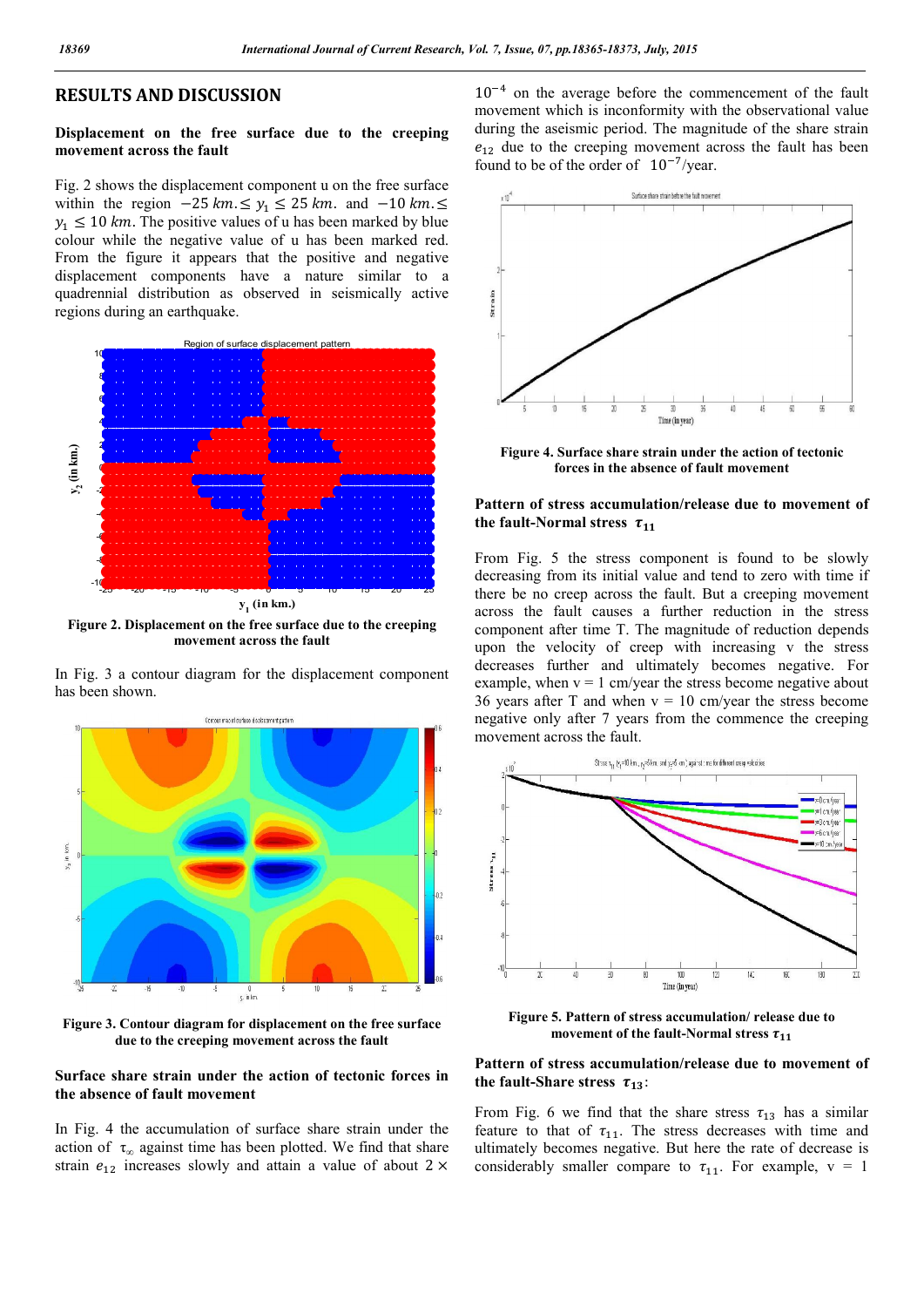cm/year the time taken for the stress becomes negative is approximately 116 years after T.



Figure 6. Pattern of stress accumulation/ release due to movement of the fault-Share stress  $\tau_{13}$ 

## Pattern of stress accumulation/release due to movement of the fault-Share stress  $\tau_{12}$

From Fig. 7 we find that the nature of shear stress  $\tau_{12}$  is different from that of  $\tau_{11}$  and  $\tau_{13}$ . The stress starts increasing from its initial value 150 bars at time  $T = 59$  years. The creeping movement across the fault decreases the rate of increase further. With  $v = 1$  cm/year it becomes 171.2 bar at t = 100 years. As v increases the rate decreases further. For example,  $v = 3$  cm/year, the stress becomes 154.2 bar at  $t =$ 100 years. The stress get released with further increase in v for example  $v = 6$  cm/year the stress becomes 128.6 bar at  $t = 100$ years.



Figurr 7. Pattern of stress accumulation/ release due to movement of the fault-Share stress  $\tau_{12}$ 

#### Appendix-A

Displacements, stresses, and strains before the commencement of the fault creep

We take Laplace Transform of all constitutive equations and boundary conditions

$$
\overline{\tau_{11}} = \frac{\frac{\partial \overline{u}}{\partial y_1} (\mu + 2\eta p)}{\left(1 + \frac{\eta p}{\mu}\right)} + \frac{\frac{\eta}{\mu} (\tau_{11})_0}{\left(1 + \frac{\eta p}{\mu}\right)} - \frac{2\eta \left(\frac{\partial u}{\partial y_1}\right)_0}{\left(1 + \frac{\eta p}{\mu}\right)}
$$
(A1)

where  $\overline{\tau_{11}} = \int_0^\infty \tau_{11} e^{-pt} dt$ , ( p > 0) being the Laplace transform variable and similar other equations.

Also the stress equation of motion in Laplace transform domain as:

$$
\frac{\partial}{\partial y_1} (\overline{\tau}_{11}) + \frac{\partial}{\partial y_2} (\overline{\tau}_{12}) + \frac{\partial}{\partial y_3} (\overline{\tau}_{13}) = 0 \quad (A2)
$$

$$
\frac{\partial}{\partial y_1} (\overline{\tau}_{21}) + \frac{\partial}{\partial y_2} (\overline{\tau}_{22}) + \frac{\partial}{\partial y_3} (\overline{\tau}_{23}) = 0 \quad (A3)
$$

$$
\frac{\partial}{\partial y_1} (\overline{\tau}_{31}) + \frac{\partial}{\partial y_2} (\overline{\tau}_{32}) + \frac{\partial}{\partial y_3} (\overline{\tau}_{33}) = 0 \quad (A4)
$$

$$
\lim_{y_1 \to L^-} \overline{\tau_{11}}(y_1, y_2, y_3, p)
$$
\n
$$
= \lim_{y_1 \to L^+} \overline{\tau_{11}}(y_1, y_2, y_3, p) = \tau_L (say),
$$
\n
$$
y_2 = 0, 0 \le y_3 \le D, t \ge 0
$$
\n(A5)

$$
\lim_{y_1 \to -L^-} \overline{\tau_{11}}(y_1, y_2, y_3, t)
$$
\n
$$
= \lim_{y_1 \to -L^+} \overline{\tau_{11}}(y_1, y_2, y_3, t) = \tau_L \text{ (say)},
$$
\n
$$
y_2 = 0, 0 \le y_3 \le D, t \ge 0
$$
\n(A6)

On the free surface  $y_3 = 0$ ,

$$
(-\infty \le y_1, y_2 \le \infty, \quad t \ge 0)
$$
  
\n
$$
\overline{\tau_{12}}(y_1, y_2, y_3, p) \to \tau_{\infty} \text{ as } |y_2| \to \infty,
$$
  
\n
$$
-\infty \le y_1 \le \infty, y_3 \ge 0, t \ge 0
$$
 (A7)

 $\overline{\tau_{13}}(y_1, y_2, y_3, p) = 0$  (A8)

$$
\overline{\tau_{23}}(y_1, y_2, y_3, p) = 0 \tag{A9}
$$

$$
\overline{\tau_{33}}(y_1, y_2, y_3, p) = 0 \tag{A10}
$$

Also as  $y_3 \to \infty, (-\infty \le y_1, y_2 \le \infty, t \ge 0)$ 

 $\overline{\tau_{13}}(y_1, y_2, y_3, p) = 0$  (A11)

$$
\overline{\tau_{23}}(y_1, y_2, y_3, p) = 0 \tag{A12}
$$

$$
\overline{\tau_{33}}(y_1, y_2, y_3, p) = 0 \tag{A13}
$$

$$
\begin{aligned} \overline{\tau_{22}}(y_1, y_2, y_3, p) &= 0, \\ \n\alpha s \mid y_2 \mid \to \infty, -\infty \le y_1 \le \infty, y_3 \ge 0, t \ge 0 \quad (A14) \n\end{aligned}
$$

Using (A1) and other similar equations assuming the initial fields to be zero, we get from (A2)

$$
\nabla^2(\overline{U}) = 0 \tag{A15}
$$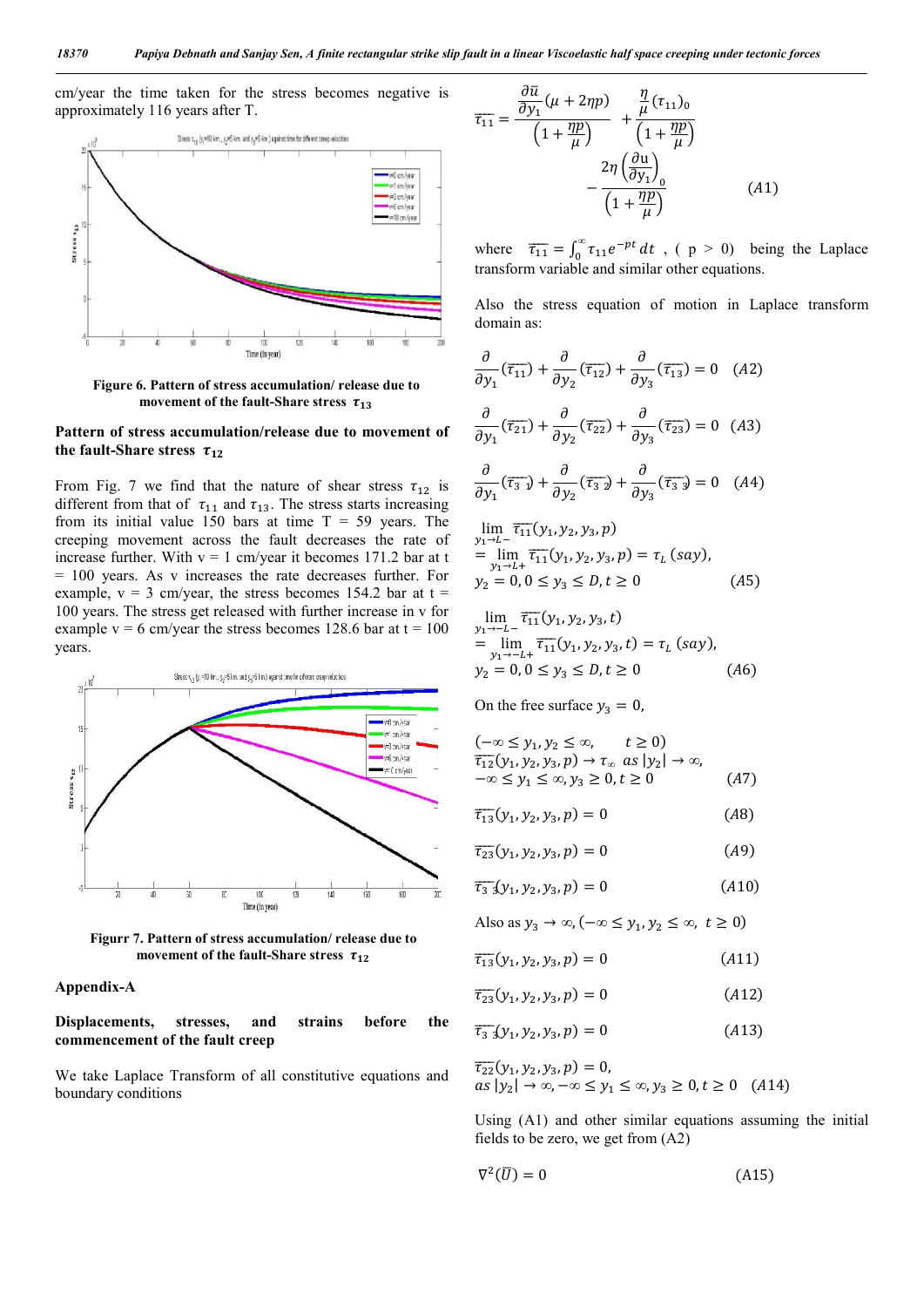Thus we are to solve the boundary value problem (A15) with the boundary conditions  $(A5)$  to  $(A14)$ 

Let,

$$
\bar{u} = \frac{(u)_0}{p + \frac{\mu}{2\eta}} + A_1 y_1 + B_1 y_2 + C_1 y_3 \tag{A16}
$$

be the solution of (A15), where

$$
\overline{U} = \overline{u} - \frac{(u)_0}{p + \frac{\mu}{2\eta}}
$$

Using the boundary conditions (A5) and (A14) and the initial conditions we get,

$$
A_{1} = \frac{\tau_{L}}{p} \frac{\left(p + \frac{\mu}{\eta}\right)}{2\mu\left(p + \frac{\mu}{2\eta}\right)} - \frac{(\tau_{11})_{0}}{2\mu\left(p + \frac{\mu}{2\eta}\right)}
$$
(A17)  

$$
B_{1} = \frac{\tau_{\infty}}{2\eta p\left(p + \frac{\mu}{2\eta}\right)}
$$
(A18)

 $C_1 = 0$  (A19)

On taking inverse Laplace transform, we get

$$
u(y_1, y_2, y_3, t) = (u)_{0}e^{-\frac{\mu t}{2\eta}} + y_1 \left[ \tau_L \left( \frac{1}{\mu} - \frac{1}{2\mu} e^{-\frac{\mu t}{2\eta}} \right) - \frac{(\tau_{11})_{0}}{2\mu} e^{-\frac{\mu t}{2\eta}} + \frac{y_2 \tau_{\infty}}{\mu} \left( 1 - e^{-\frac{\mu t}{2\eta}} \right) \right]
$$
(A20)

$$
v(y_1, y_2, y_3, t) = (v)_0 e^{-\frac{\mu t}{2\eta}} + \frac{y_1 \tau_{\infty}}{\mu} \left(1 - e^{-\frac{\mu t}{2\eta}}\right) \qquad (A21)
$$

$$
w(y_1, y_2, y_3, t) = (w)_0 e^{-\frac{\mu t}{2\eta}}
$$
 (A22)

$$
\tau_{11}(y_1, y_2, y_3, t) = (\tau_{11})_0 e^{-\frac{\mu t}{\eta}} + \tau_L \left(1 - e^{-\frac{\mu t}{\eta}}\right)
$$
(A23)

$$
\tau_{12}(y_1, y_2, y_3, t) = (\tau_{12})_0 e^{-\frac{\mu t}{\eta}} + \tau_{\infty} \left(1 - e^{-\frac{\mu t}{\eta}}\right) \quad (A24)
$$

$$
\tau_{13}(y_1, y_2, y_3, t) = (\tau_{13})_0 e^{-\frac{\mu t}{\eta}}
$$
(A25)  

$$
\tau_{22}(y_1, y_2, y_3, t) = (\tau_{22})_0 e^{-\frac{\mu t}{\eta}}
$$
(A26)  

$$
\tau_{23}(y_1, y_2, y_3, t) = (\tau_{23})_0 e^{-\frac{\mu t}{\eta}}
$$
(A27)

$$
\tau_{33}(y_1, y_2, y_3, t) = (\tau_{33})_0 e^{-\frac{\mu t}{\eta}}
$$
 (A28)

#### Appendix-B

Displacements, stresses and strains after the commencement of the fault creep

We assume that after a time T the stress component  $\tau_{12}$ , which is the main driving force for the strike-slip motion of the fault, exceeds the critical value  $\tau_c$ , the fault F starts creeping then (8) to (11) and (A15) are satisfied with the following dislocation conditions of creep across F:

$$
[u]_F = U(t_1)f(y_1, y_3)H(t_1)
$$
 (B1)

where  $[u]_F$  = The discontinuity in u across F, and  $H(t_1)$  is Heaviside unit step function.

That is

$$
[u]_F = \lim_{y_{2 \to 0+0}} u - \lim_{y_{2 \to 0-0}} u,
$$
  
-L \le y\_1 \le L, 0 \le y\_3 \le D \t(B2)

Taking Laplace transform in (13) with respect to  $t_1$ , we get

$$
[\bar{u}] = \bar{U}(p)f(y_1, y_3)
$$
 (B3)

The fault creep commence across F after time T, we take

 $[u]_F = 0$  for  $t_1 \le 0$  that is  $t \le T$ , F is located in the region  $(-L \le y_1 \le L, y_2 = 0, 0 \le y_3 \le D).$ 

We try to find the solution as:

$$
u = (u)1 + (u)2\n v = (v)1 + (v)2\n w = (w)1 + (w)2\n e12 = (e12)1 + (e12)2\n \tau11 = (\tau11)1 + (\tau11)2\n \tau12 = (\tau12)1 + (\tau12)2\n \tau13 = (\tau13)1 + (\tau13)2\n \tau22 = (\tau22)1 + (\tau22)2\n \tau23 = (\tau23)1 + (\tau23)2\n \tau33 = (\tau33)1 + (\tau33)2
$$

Where  $(u)_1$ ,  $(v)_1$ ,  $(w)_1$ ,  $(e_{12})_1$ ,  $(\tau_{ij})_1$  are continuous everywhere in the model and are given by (4); i,  $j = 1,2,3$ . For the second part  $(u)_2$ ,  $(v)_2$ ,  $(w)_2$ ,  $(e_{12})_2$ ,  $(\tau_{ij})_2$  are obtained by solving modified boundary value problem as stated below. We note that  $(v)_2$ ,  $(w)_2$  are both continuous even after the fault creep, so that  $[v]_2 = 0$ ,  $[w]_2 = 0$ , while  $[u]_2$  satisfies the dislocation condition given by (B2).

The resulting boundary value problem can now be stated as:  $[u]_2$  satisfies 3D Laplace equation as:  $\nabla^2(\bar{u})_2 = 0$  (B5)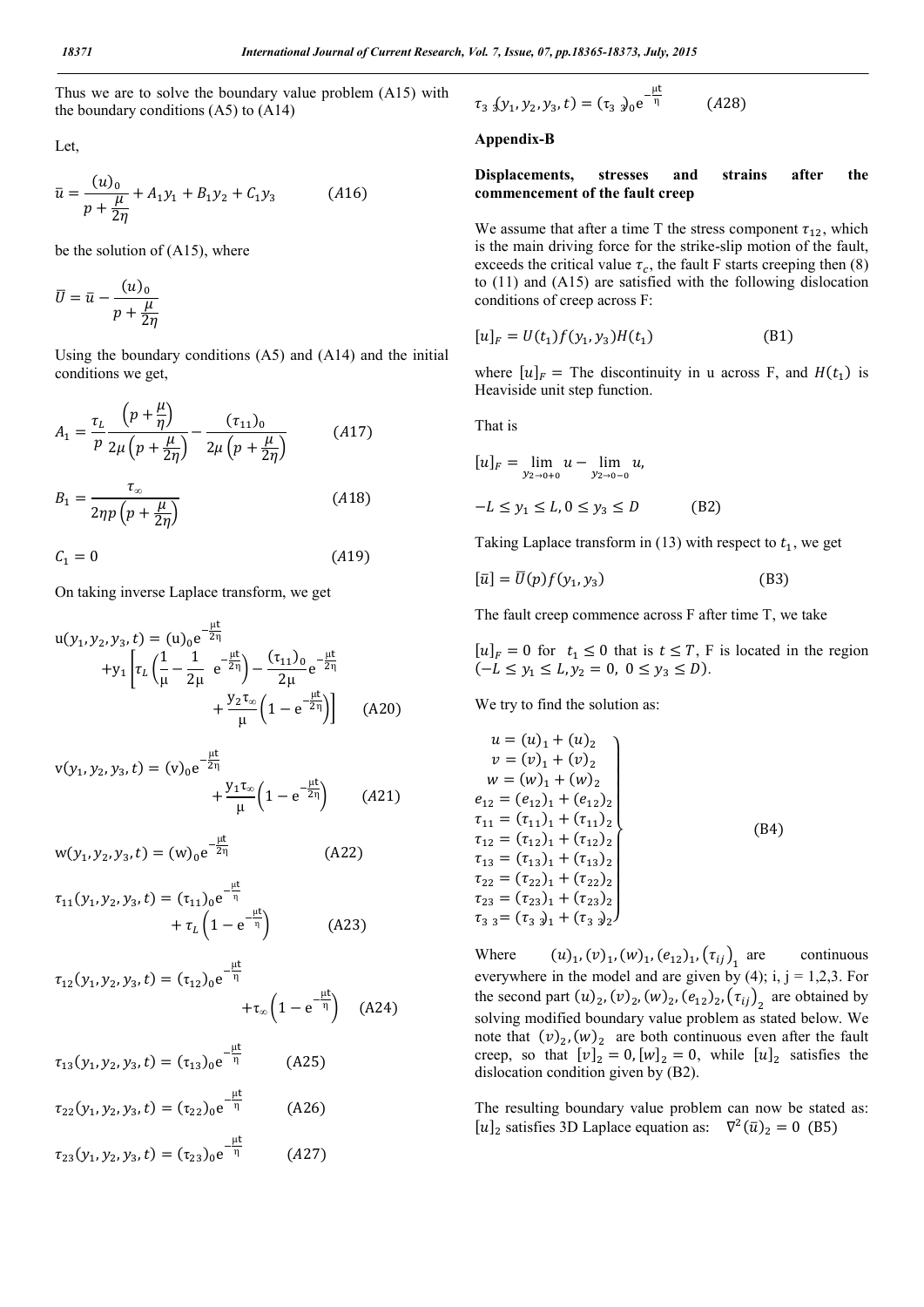Where  $(\bar{u})_2$  is the Laplace transformation of  $(u)_2$  with respect to t, with the modified boundary condition.

$$
\begin{aligned} \overline{\tau_{12}}(y_1, y_2, y_3, p) &= 0, \\ \text{as } |y_2| &\to \infty, -\infty \le y_1 \le \infty, y_3 \ge 0 \end{aligned} \tag{B6}
$$

And other boundary conditions are same as (A8) to (A14).

Now we solve the boundary value problem by using a modified Green's function technique developed by Maruyama, (1964, 1966), Rybicki, (1971) and the Correspondence Principle.

Let,  $Q(y_1, y_2, y_3)$  is any point in the medium and  $P(x_1, x_2, x_3)$  is any point on the fault, then we have

$$
(\bar{u})_2(Q) = \int \int [(\bar{u})_2(P)] G(P,Q) dx_3 dx_1 \qquad (B7)
$$

where the integration is taken over the fault F.

Therefore,  $[(\bar{u})_2(P)] = \overline{U}(P)f(x_1, x_3)$ 

where G is the Green's function satisfying the above boundary value problem and

$$
G(P,Q) = \mu \frac{\partial}{\partial x_2} G_1(P,Q)
$$
 (B8)

Where

 $G_1(P,Q) =$ 

$$
\left[\frac{1}{\{(y_1 - x_1)^2 + (y_2 - x_2)^2 + (y_3 - x_3)^2\}^{1/2}} - \frac{1}{\{(y_1 + x_1)^2 + (y_2 - x_2)^2 + (y_3 - x_3)^2\}^{1/2}}\right]
$$

Therefore,

 $G(P, Q) =$ 

$$
\left[\frac{(y_2 - x_2)}{\{(y_1 - x_1)^2 + (y_2 - x_2)^2 + (y_3 - x_3)^2\}^{3/2}} - \frac{(y_2 - x_2)}{\{(y_1 + x_1)^2 + (y_2 - x_2)^2 + (y_3 - x_3)^2\}^{3/2}}\right] (B9)
$$

Now,

$$
(\bar{u})_2(Q) = \int \int \bar{U}(P)f(x_1, x_3)
$$
  

$$
\left[ \frac{(y_2 - x_2)}{((y_1 - x_1)^2 + (y_2 - x_2)^2 + (y_3 - x_3)^2)^{3/2}} - \frac{(y_2 - x_2)}{((y_1 + x_1)^2 + (y_2 - x_2)^2 + (y_3 - x_3)^2)^{3/2}} \right] dx_3 dx_1
$$
  

$$
= \bar{U}(P)\varphi_1(y_1, y_2, y_3) (say)
$$

Taking Inverse Laplace transformation,

$$
(u)_2(Q) = \frac{U(t - T)}{2\pi}
$$
  
H(t - T)\varphi\_1(y\_1, y\_2, y\_3) \t\t (B10)

We also have,

$$
(\overline{\tau}_{11})_2 = \frac{(\mu + 2\eta p)}{1 + \frac{\eta p}{\mu}} \frac{\partial(\overline{u})_2}{\partial y_1}
$$
 (B11)

and similar other equations.

Now, taking inverse Laplace transformation we get

$$
(\tau_{11})_2 = \frac{\mu}{2\pi} H(t - T) \psi_1(y_1, y_2, y_3)
$$
  

$$
\int_0^{t - T} v_1(\tau) d\tau + \int_0^{t - T} v_1(\tau) e^{-\frac{\mu(t - T - \tau)}{\eta}} d\tau
$$
 (B12)

Where,

$$
\psi_1(y_1, y_2, y_3) = \int_{-L}^{L} \int_{0}^{D} 3 \cdot f(x_1, x_3)
$$

$$
\left[ \frac{y_2(y_1 + x_1)}{\{(y_1 + x_1)^2 + y_2^2 + (y_3 - x_3)^2\}^{5/2}} - \frac{y_2(y_1 - x_1)}{\{(y_1 - x_1)^2 + y_2^2 + (y_3 - x_3)^2\}^{5/2}} \right] dx_3 dx_1
$$

Similarly the other components of the displacements, stresses and strains can be found out. These are given in (5).

#### Acknowledgements

One of the authors (Papiya Debnath) thanks the Principal and Head of the Department of Basic Science and Humanities, Techno India College of Technology, a unit of Techno India Group (INDIA), for allowing me to pursue the research, and also thanks the Geological Survey of India; Department of Applied Mathematics, University of Calcutta for providing the library facilities.

#### **REFERENCES**

- Aki, K., Richards, P.G. 1980. Quantitative Seismology: Theory and Methods. W. H. Freeman., San Francisco, California.
- Catlhes, L.M., III. 1975. The viscoelasticity of the Earths mantle. Princeton University Press.
- Princeton, N.J., Chift, P., Lin, J. Barcktiausen, U. 2002. Marine and Petroleum Geology., 19: 951-970.
- Ghosh, U., Mukhopadhyay., A. and Sen, S. 1992. On two interacting creeping vertical surface breaking strike-slip faults in a two-layered model of lithosphere. Physics of the Earth and planetary Interior., 70:119-129.
- Iwasaki, T. and Sato, R. 1979. Strain field in a semi infinite medium due to an inclined rectangular fault. *Journal of the physics of the Earth*., 27: 285-314.